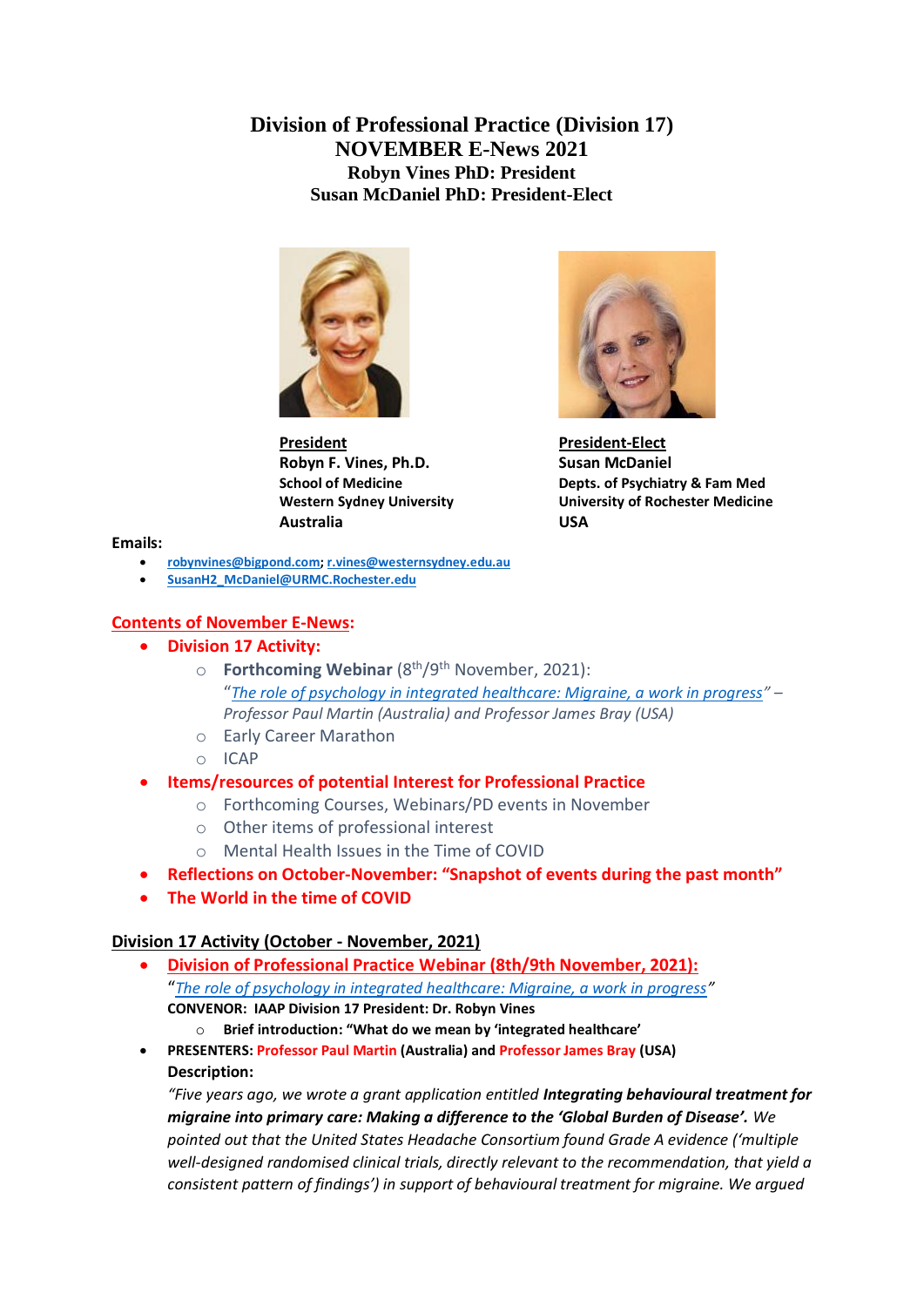*that the problem was that of the over 1 billion people around the world who suffer from migraine, vanishingly few receive such treatment. Our proposal was for a translational research trial taking behavioural treatment for migraine into the primary care setting. The grant application was not funded. The case for change and the barriers to change will be discussed along with some suggestions for pathways forward."*

• **IAAP Early Career Marathon: Integrating Research and Practice: 16/17 October, 2021 see: <https://iaapsy.org/meetings/early-career-marathon-integrating-research-and-practice/#Overview>**

**The Division of Professional Practice** participated (Susan McDaniel and Robyn Vines: as members of the Scientific Committee) in the first IAAP Early Career Marathon: an extraordinarily dynamic on-line conference, integrating research and practice, with presentations over a 24-hour period from all over the world. This was a wonderful initiative of IAAP Student Division (Div. 15) – providing opportunities for young career researchers across the world.

#### **As outlined by IAAP President: Professor Christine Roland-Levy:**

*"The Early Career Marathon was a one-of-a-kind virtual event dedicated to student and early career psychologists. Selected participants gave brief presentations (15 minutes) on their research, which was reviewed by top psychologists around the world. Presentations and reviews were shown during a '24-hour marathon' (16th – 17th October) with time for questions and answers."*

*See presentation abstracts in APAW (Applied Psychology Around the World) Special Issue, October, 2021: [https://iaapsy.org/site/assets/files/1082/apaw\\_2021\\_special\\_issue.pdf](https://iaapsy.org/site/assets/files/1082/apaw_2021_special_issue.pdf) All addresses: Students and Keynote Speakers:*

*[https://www.youtube.com/playlist?list=PLT5TCA2bPpKnT4\\_G6a547z2\\_8q4VlbGAi](https://www.youtube.com/playlist?list=PLT5TCA2bPpKnT4_G6a547z2_8q4VlbGAi) Of particular interest to Division 17 (given our involvement with IAAP UN engagement)*

*Taking IAAP Global: Advocacy at the UN: Dr. Judy Kuriansky [https://www.youtube.com/watch?v=8YsskWLOAUU&list=PLT5TCA2bPpKnT4\\_G6a547z2\\_8q4VlbGAi&in](https://www.youtube.com/watch?v=8YsskWLOAUU&list=PLT5TCA2bPpKnT4_G6a547z2_8q4VlbGAi&index=25) [dex=25](https://www.youtube.com/watch?v=8YsskWLOAUU&list=PLT5TCA2bPpKnT4_G6a547z2_8q4VlbGAi&index=25)*

#### • **International Congresses:**

**ICAP, 2022** (now 2023): **Professor Judith Gullifer** (Monash University, Australia) is now our **'Division 17 Manager for ICAP, Beijing'** (now: July, 2023). Please email her: with lecture, symposia and poster ideas: Email: [judith.gullifer@monash.edu](mailto:judith.gullifer@monash.edu) (See[: https://www.monash.edu/turner-institute/news-and-events/latest-news/2021-](https://www.monash.edu/turner-institute/news-and-events/latest-news/2021-articles/welcome-to-professor-judith-gullifer)

[articles/welcome-to-professor-judith-gullifer](https://www.monash.edu/turner-institute/news-and-events/latest-news/2021-articles/welcome-to-professor-judith-gullifer) )

#### **Items/resources of potential interest:**

#### **Forthcoming Courses, Webinars/PD events in November:**

- **"INTEGRATED CARE AND MEDICAL FAMILY THERAPY: The knowledge, skills, and interpersonal process" (ON-LINE TRAINING OPPORTUNITY)** The primary goal of this on-line interdisciplinary training programme is to provide training for professionals interested in health care and mental health collaboration when working with patients and families dealing with illness, health concerns and trauma. **See:** [https://www.urmc.rochester.edu/MediaLibraries/URMCMedia/psychiatry/institute-for-the](https://www.urmc.rochester.edu/MediaLibraries/URMCMedia/psychiatry/institute-for-the-family/family-therapy/images/MFTI-2021-Flyer_2.pdf)[family/family-therapy/images/MFTI-2021-Flyer\\_2.pdf](https://www.urmc.rochester.edu/MediaLibraries/URMCMedia/psychiatry/institute-for-the-family/family-therapy/images/MFTI-2021-Flyer_2.pdf)
- **Creating Connections: An Introduction to the Alda Method.** Hosted by APA and the Alan Alda Center for Communicating Science, it will help scientists and researchers learn to engage and inspire diverse audiences to communicate their science more effectively to others. This highly popular online training **will be offered live on November 12.**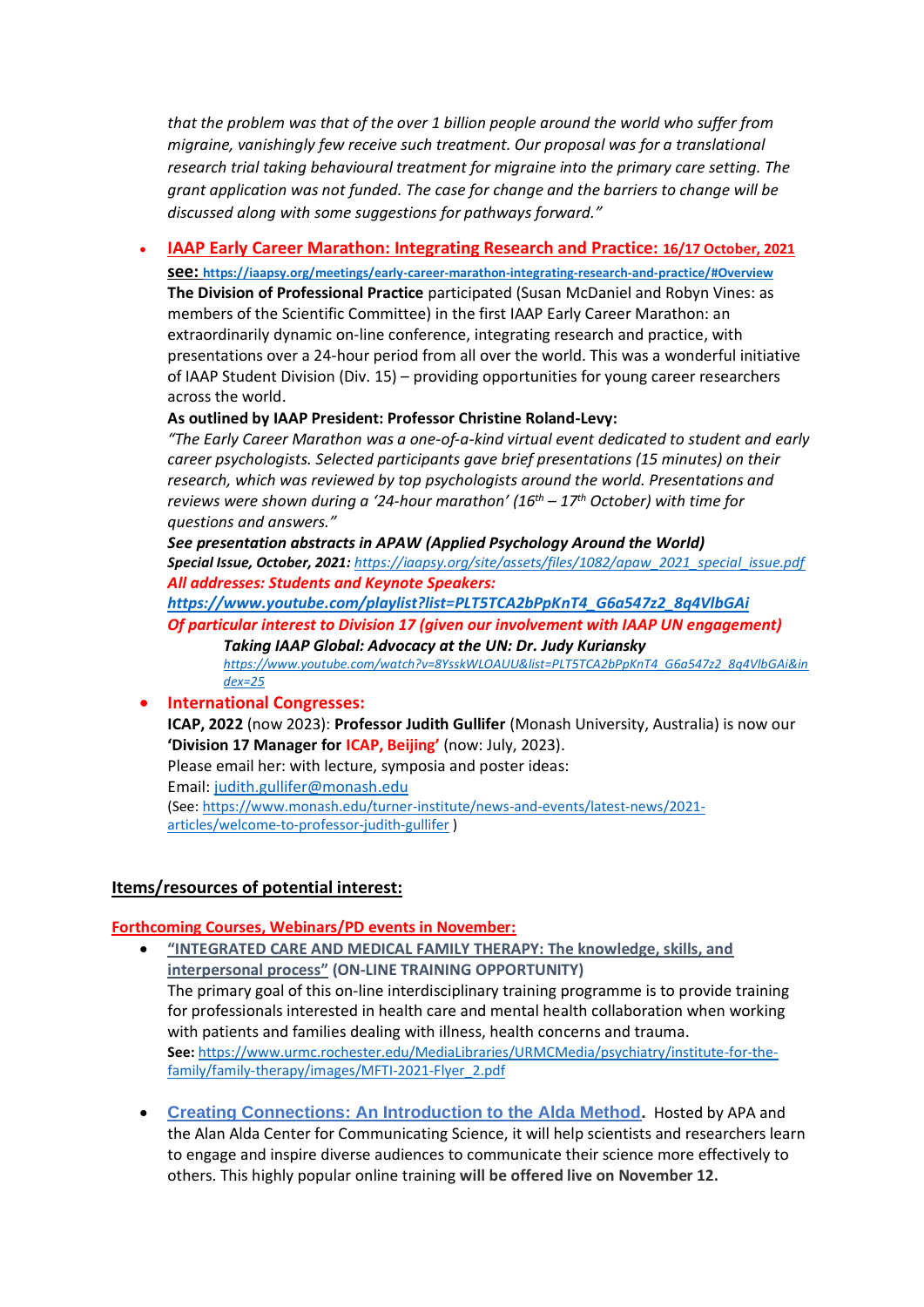**See: <https://pages.apa.org/alan-alda-training/>** ; email: *[alanalda@apa.org](mailto:alanalda@apa.org)*

- **How to Grow Your Practice with Social Media [Marketing](https://www.apa.org/news/events/2021/practice-social-media-marketing) (Webinar)** Learn how to effectively market your private practice on social media, including ethics questions and making sure potential clients will see your posts. **November 12, 2021** | Webinar **<https://www.apa.org/news/events/2021/practice-social-media-marketing>**
- **Improving the [Assessment](https://www.apa.org/news/events/2021/improving-youth-assessment) of ADHD in Youth (Webinar)** This webinar will focus on best practices for the assessment of symptoms and impairments associated with ADHD and share insights from recent research. **November 19, 2021 | Webinar <https://www.apa.org/news/events/2021/improving-youth-assessment>**

• **[Successfully](https://www.apa.org/members/content/brighter-vision-series/telehealth-practice) marketing your telehealth practice (Webinar)**

The effects of COVID-19 have pushed businesses from physical locations to online environments in an unprecedented way. Every business, regardless of industry, is now effectively a tech company. As such, it's important to start thinking like a tech company in how you operate and market your private practice.This free webinar answers questions about what you should be doing from a marketing standpoint to assure your practice is achieving success.

**<https://www.apa.org/members/content/brighter-vision-series/telehealth-practice>**

• **Getting the Most Out of Your Private [Practice](https://www.apa.org/members/content/brighter-vision-series/private-practice) Website (Webinar)** This webinar will provide guidance and answer questions about how to ensure you're getting the most out of your private practice website. **<https://www.apa.org/members/content/brighter-vision-series/private-practice>**

#### **Other:**

#### • **New international guidelines for families navigating Cerebral Palsy therapies**

For the first time, a set of international guidelines around therapies for children with Cerebral Palsy has been drawn up. Over the past decade there has been a threefold increase in the number of available therapies and the guidelines will make it easier for families and clinicians to choose those with the best available evidence.

Featured: Michelle and Ivy Roger, Dalby family

Professor Iona Novak, Cerebral Palsy Alliance Chair of Allied Health

Associate Professor Leanne Sakzewski, Queensland Cerebral Palsy and Rehabilitation Research Centre, Faculty of Medicine, University of Qld

Broadcast: ABC Fri 24 Sep 2021, 6:35am

- [https://www.abc.net.au/radionational/programs/breakfast/new-guidelines-families](https://www.abc.net.au/radionational/programs/breakfast/new-guidelines-families-cerebral-palsy-therapies/13556284)[cerebral-palsy-therapies/13556284](https://www.abc.net.au/radionational/programs/breakfast/new-guidelines-families-cerebral-palsy-therapies/13556284)
- [https://www.rch.org.au/clinicalguide/guideline\\_index/Cerebral\\_palsy/](https://www.rch.org.au/clinicalguide/guideline_index/Cerebral_palsy/)

# **Mental health issues in the time of COVID (See next page): (October-November)**

**(with thanks to the American Psychological Association for some of these items)**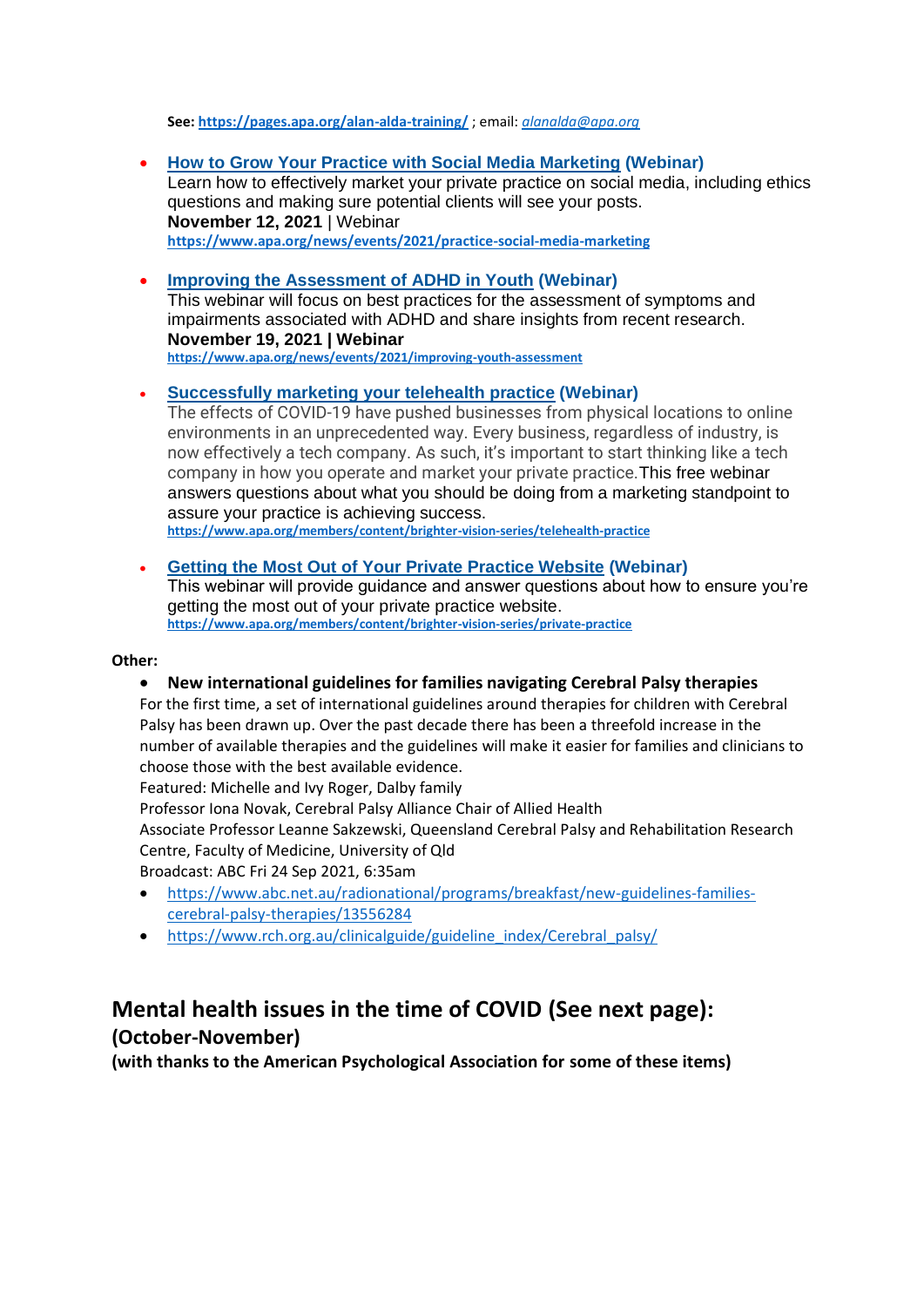

# **[ADHD Throughout the Life Span](https://click.info.apa.org/?qs=f87ae6666a4e94e0dc4bb38168147c18c86a6f381f8bb3d68406a3fd1658f2c92ad993fb010127dc7fa1c3c03721bec7732495b8f8f168e4)**

For many people, the stereotypical image of attentiondeficit/hyperactivity disorder (ADHD) is an 8-year-old boy who can't sit still in class. But in recent decades, scientists have gained a more sophisticated understanding of the causes and lifelong consequences of the disorder. Margaret Sibley, PhD, of Seattle Children's Hospital, joined the *Speaking of Psychology* podcast to discuss what researchers have learned about how ADHD manifests in childhood, adolescence, and adulthood; treatment options; and why the pandemic may have caused an uptick in ADHD diagnoses.

**See:<https://www.apa.org/research/action/speaking-of-psychology/children-adults-adhd>**



# **[Rousing Our Motivation](https://click.info.apa.org/?qs=f87ae6666a4e94e044840c2aaca80455a1e733a8f37ec0ec5372efad3afea4d39bf85050994d015cc30eca5a2a0cf74c992b8449dc8f09cd)**

The upheaval of the working world caused by the COVID-19 pandemic led to radical changes for workplace motivation. Psychological research suggests that there are ways businesses can support their employees moving forward even as the pandemic slips into new phases of uncertainty, based on decades of research on the impacts of stress in the workplace and how job pressures influence motivation. **See:** 

**<https://www.apa.org/monitor/2021/10/feature-workers-motivation>**



# **[Suicide Rates Rise in a Generation of](https://click.info.apa.org/?qs=f87ae6666a4e94e03d23470b64ed24a1abc403225bc3fa9b20676bb4c2a102306423e3fea256ff8b3a980fd54fa9e7aaa2efe4cdb151dfb7)  Black [Youth](https://click.info.apa.org/?qs=f87ae6666a4e94e03d23470b64ed24a1abc403225bc3fa9b20676bb4c2a102306423e3fea256ff8b3a980fd54fa9e7aaa2efe4cdb151dfb7)**

Research published in the *Journal of the American Academy of Child & Adolescent Psychiatry* found that from 2003 to 2017, suicides rose for Black youth of all ages and that while more than 2.5 times as many Black boys died by suicide as Black girls, the annual increase among girls was more than twice what it was for boys. A *Scientific American* article delves into some of the possible reasons for this increase, including racial discrimination, barriers to mental health care, and adverse childhood experiences.

**See: <https://www.scientificamerican.com/article/suicide-rates-rise-in-a-generation-of-black-youth/>**

### **Reflections on October-November - "Snapshot of Events during the past month":**

An ongoing theme this month has the re-emergence of new waves of COVID-19 infections in, for example, the USA, UK, Europe and Russia as all face the descent of winter in the northern hemisphere.

Ongoing economic uncertainty in most national economies has been amplified/exacerbated by China's weaker-than-expected rise in GDP, which cut the annual growth rate to 4.9%, the slowest in 30 years. This ongoing 'jitteriness' has impacted both the global and local economies, already hardhit by huge daily pressures on people trying to survive amongst frequent job uncertainty. The emergence too of new COVID variants and inequities in vaccine distribution remain key issues: with first world countries emphasising the need for third/booster shots, whilst under-developed countries are struggling with very low rates of coverage. On average (24.10.21), 37% of the world population is now fully-vaccinated with only 11% partly vaccinated – but this is mostly located in well-off countries (e.g. in Africa, only 5.4% and 2.9% respectively are fully or partially vaccinated; in